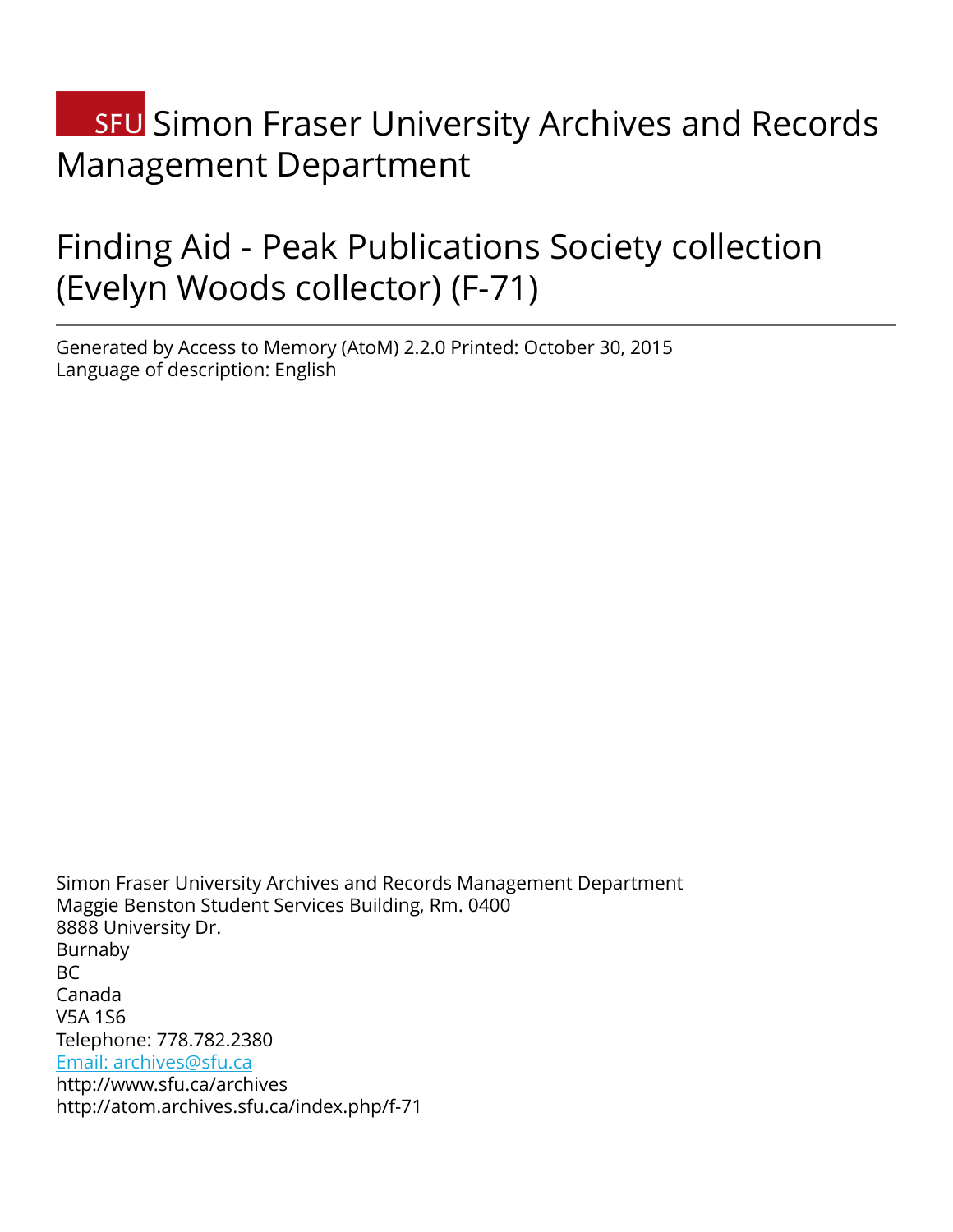# Table of contents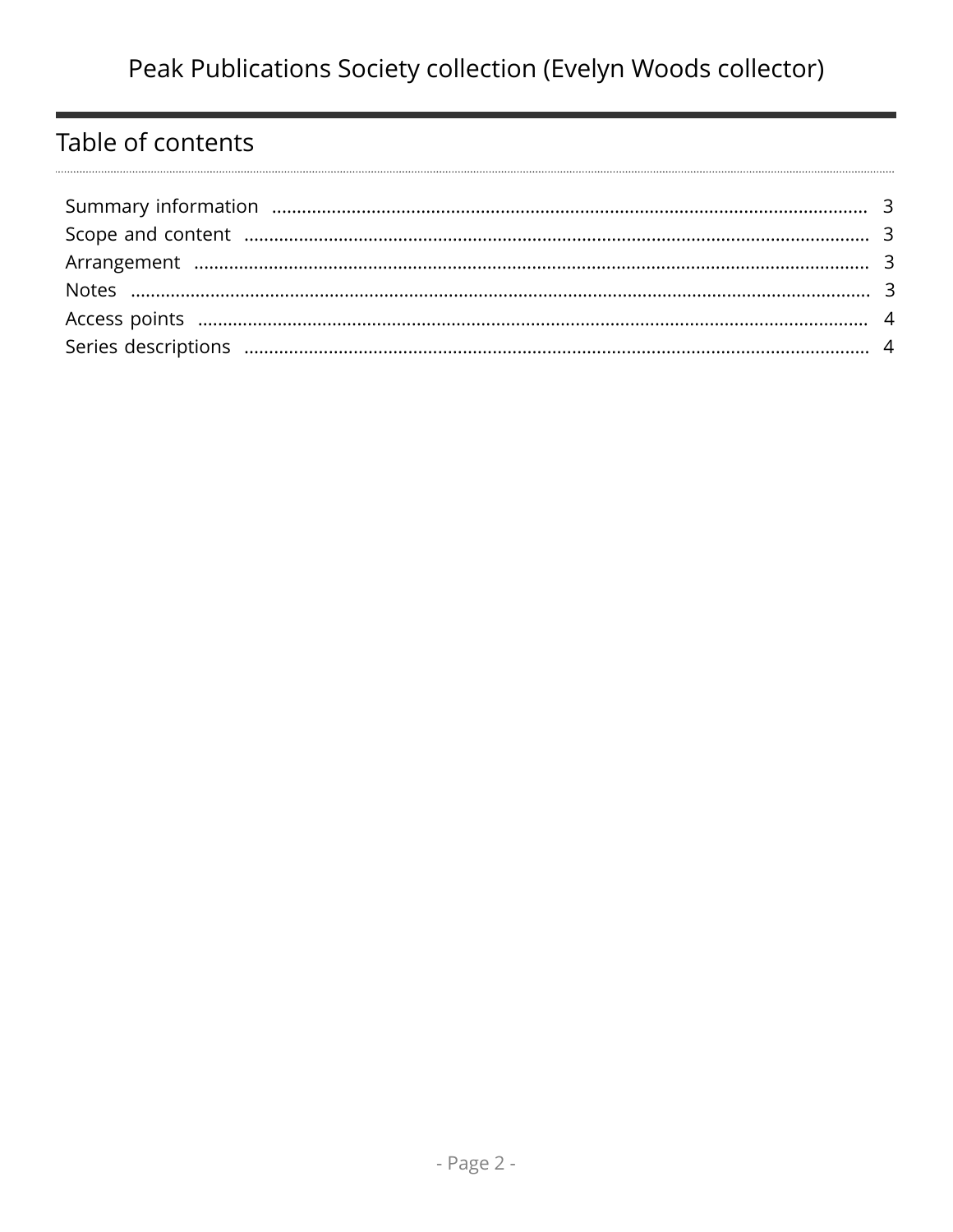# <span id="page-2-0"></span>Summary information

| Repository:                                     | Simon Fraser University Archives and Records Management<br>Department |
|-------------------------------------------------|-----------------------------------------------------------------------|
| Title:                                          | Peak Publications Society collection (Evelyn Woods collector)         |
| ID:                                             | $F - 71$                                                              |
| Date:                                           | 1965 - 1968 (date of creation)                                        |
| Physical description:                           | 4 cm of textual records                                               |
| Dates of creation,<br>revision and<br>deletion: |                                                                       |

# <span id="page-2-1"></span>Scope and content

Evelyn Woods was a mature student who entered the University to complete a teaching certificate. She befriended early staff members of The Peak student newspaper and often brought them cakes and other treats. In return, when she completed her studies in 1968, Peak staffers gave her a scrapbook as a souvenir.

Collection consists of one scrapbook of news clippings, and selected issues of The Tartan, SF View, The Peak and other memorabilia.

## <span id="page-2-3"></span>Notes

Title notes

Source of title proper: Title of the collection is based on the provenance.

Immediate source of acquisition

Donated by Evelyn Woods in 1998.

### <span id="page-2-2"></span>Arrangement

The materials are arranged in one scrapbook as compiled by Peak staff.

#### Restrictions on access

The fonds is open with no restrictions.